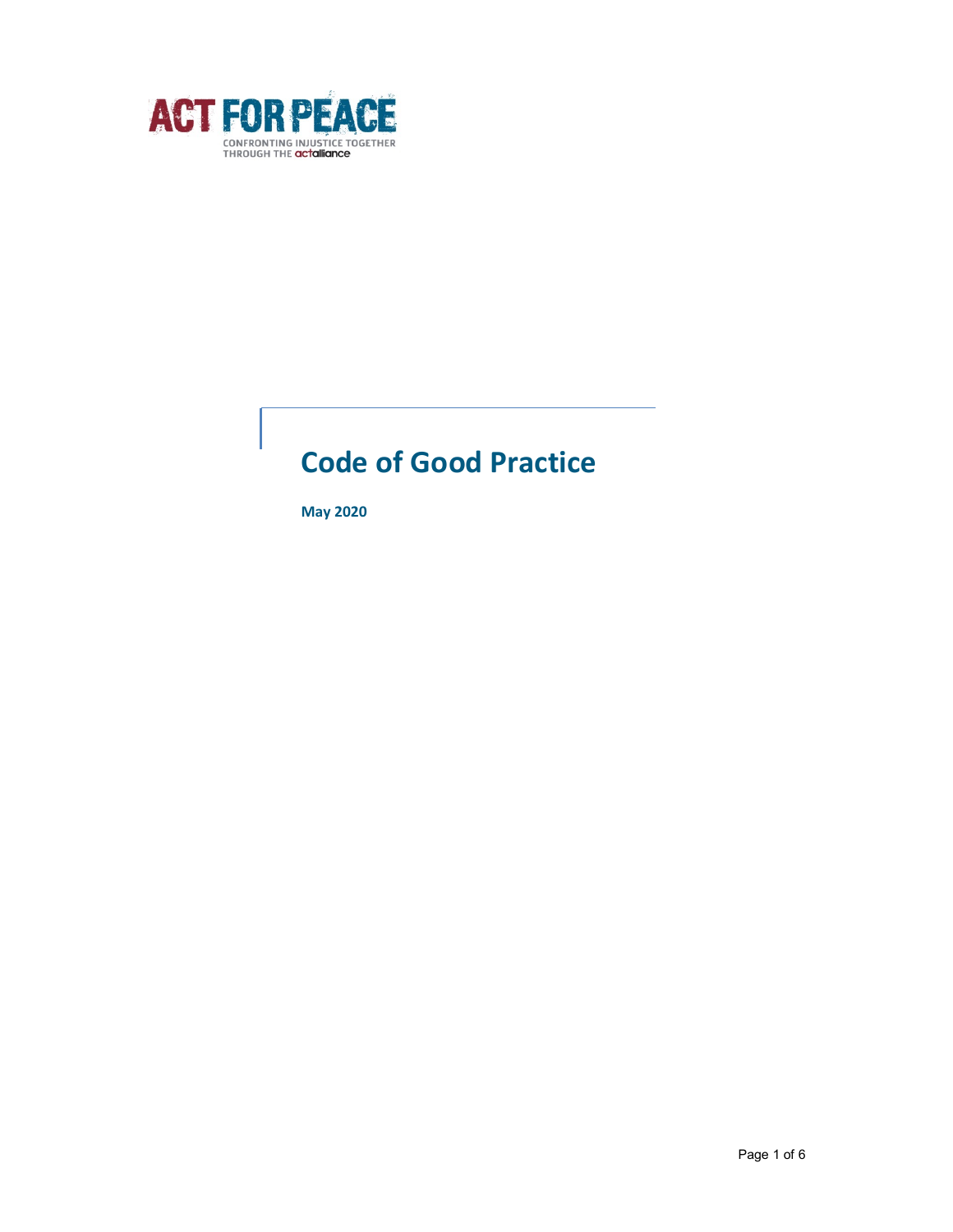| <b>Board</b><br><b>Ratification</b>  | May 2020<br>2017 |                                                                                                                                                                                                                                                                                                                                                                                                                            |
|--------------------------------------|------------------|----------------------------------------------------------------------------------------------------------------------------------------------------------------------------------------------------------------------------------------------------------------------------------------------------------------------------------------------------------------------------------------------------------------------------|
| <b>Dates</b>                         | 2010             |                                                                                                                                                                                                                                                                                                                                                                                                                            |
| <b>Revision Date</b>                 | Sept 2019:       | Revised according to the revised ACFID Code of Conduct<br>wording on human rights, inclusion and open information, our<br>Core Humanitarian Standards commitment, and Fundraising<br>Institute of Australia standards. Incorporating a commitment to<br>the five principles of the Global Humanitarian Platform. The<br>Code has been reformatted to meet the format requirements of<br>the Act for Peace Policies Policy. |
| <b>Reaffirmation</b><br>Date         |                  |                                                                                                                                                                                                                                                                                                                                                                                                                            |
| <b>Next Review</b><br>Date and Cycle | May 2023         | Every three years from date of ratification or last full review or<br>earlier if required.                                                                                                                                                                                                                                                                                                                                 |

## 1. Policy Statement

The Act for Peace Code of Good Practice confirms our organisational level commitment to the attainment of the highest possible principles, standards and laws, along with a commitment to continuous improvement and best practice to ensure the quality, accountability and effectiveness of our work. Act for Peace's decisions and its strategies are consistent with its values and beliefs, and its operations are informed by these values. The Code of Good Practice informs our Code of Conduct, which governs the behaviour of all Act for Peace staff and associated personnel.<sup>1</sup>

## 2. Objective

This Code of Good Practice sets out the core principles, standards and laws that inform our policies, shape our procedures and guide our humanitarian and development work. It outlines the minimum professional and ethical standards required from Act for Peace and our partners, whether secular, faith-based, ACT Alliance members or others.

## 3. Principles, Standards and Laws

The Code of Good Practice confirms our organisational commitment to these foundational principles, standards and laws:

- 1. International human rights, humanitarian and refugee law
- 2. Red Cross Red Crescent-NGO Code of Conduct (the humanitarian principles)
- 3. Sphere Humanitarian Charter, Protection Principles and Core Humanitarian Standards
- 4. ACFID Code of Conduct

-

- 5. DFAT 'Full' Accreditation Standards
- 6. Australian Charities and Not-for-Profits Commission
- 7. Fundraising Institute of Australia Code
- 8. ACT Alliance policies and membership requirements

<sup>&</sup>lt;sup>1</sup> A board-endorsed Code of Good Practice and Code of Conduct is mandatory requirement for all ACT Alliance members.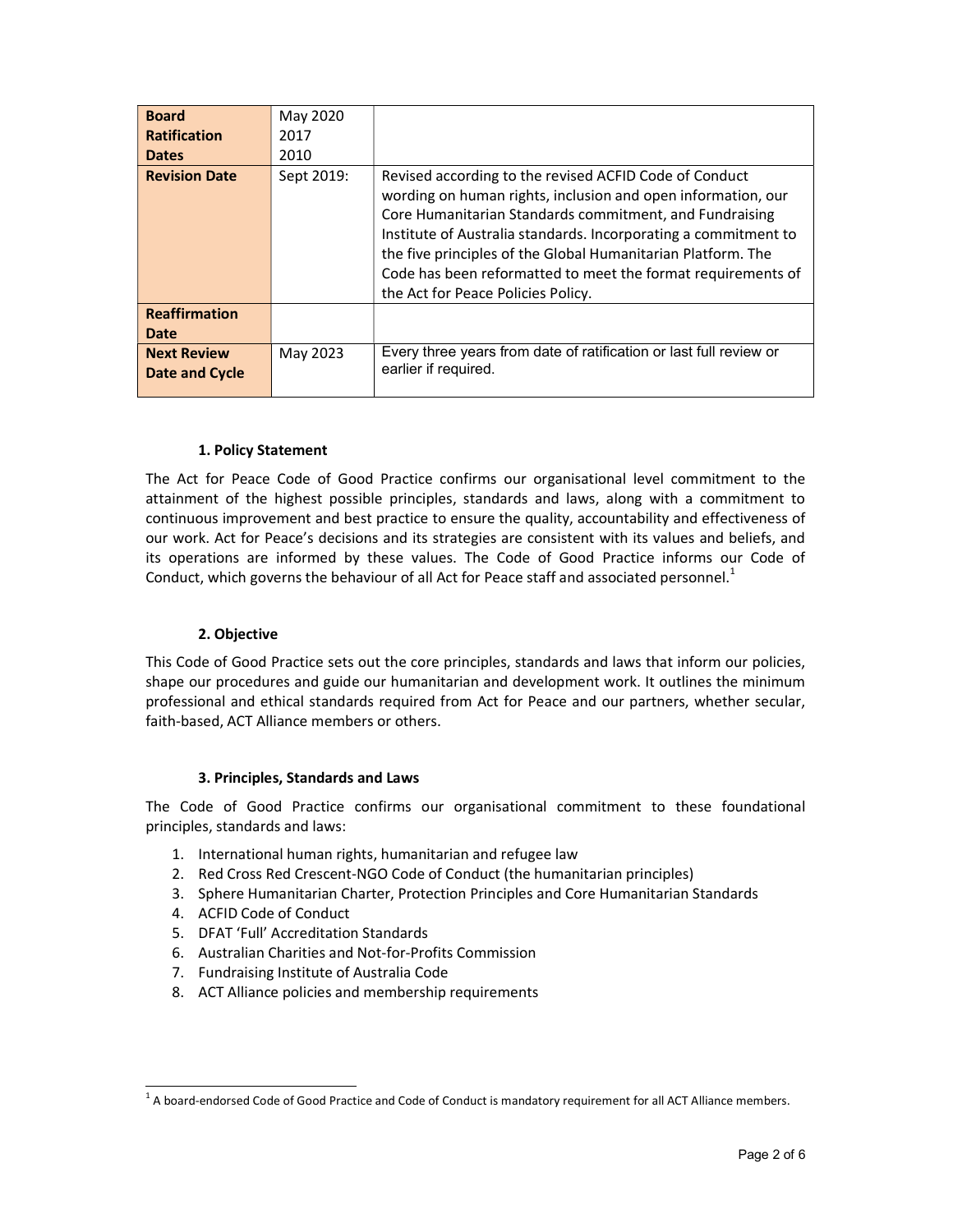The Code of Good Practice provides principles focusing in four key areas:

- **Overarching principles:** the fundamental principles that guide our work.
- Organisational principles: the principles that promote professional leadership, management and support and guide how we work. They provide the foundations for effective and accountable programs.
- Programmatic principles: the principles that guide our program work, address capacities, and promote justice and equality in line with humanitarian principles and standards.
- Relational/Partnership Principles: the principles that support working together in partnership and promote collaboration, cooperation, complementarity with our partners and among ACT Alliance members.

# 4. Scope

The principles and standards in the Code of Good Practice apply to all of our work: from our partnerships and programs, to marketing, communications, advocacy and other areas. Accordingly, all Act for Peace staff and associated personnel are expected to understand and employ the principles when making decisions and taking action on behalf of Act for Peace.

These Principles and Standards apply to all Act for Peace policies.

# 5. The Code of Good Practice Principles:

# A) Overarching Principles

Act for Peace commits to:

-

- 1) Respecting and protecting human rights. We will act in ways that respect, empower and protect the dignity, uniqueness, and the intrinsic worth and human rights of every human being regardless of their race, religion, nationality, displacement status, ethnicity, language, indigeneity, age, disability, gender, gender identity, sexuality, sexual orientation, poverty, class, caste or socio-economic status;
- 2) Working with communities and individuals on the basis of need and human rights without any form of discrimination, ensuring that the capacities and capabilities of communities are considered at all times, and especially targeting those who suffer discrimination and those who are most vulnerable;
- 3) Speaking out and acting against those systems, structures and conditions that increase vulnerability and perpetuate poverty, injustice, inequality, human rights violations and the destruction of the environment;
- 4) Promoting the role and leadership of local actors and working in ways that respect, strengthen and enable local and national-level organisational capacity;
- 5) Prohibiting the use of Act for Peace resources for welfare or to further a particular religious or political partisan standpoint;<sup>2</sup>
- 6) Upholding the highest professional, ethical and moral standards of accountability, recognising our accountability to those with whom we work, to those who support us, to each other, and ultimately to God;
- 7) Meeting the highest standards of truthfulness and integrity in all of our work, including the use of ethical research standards<sup>3</sup>; and

<sup>&</sup>lt;sup>2</sup> See definitions in Act for Peace's Policy on Non-Approved Development Purposes, which prohibits Act for Peace support for welfare, proselytising, or furthering a religious or partisan political standpoint.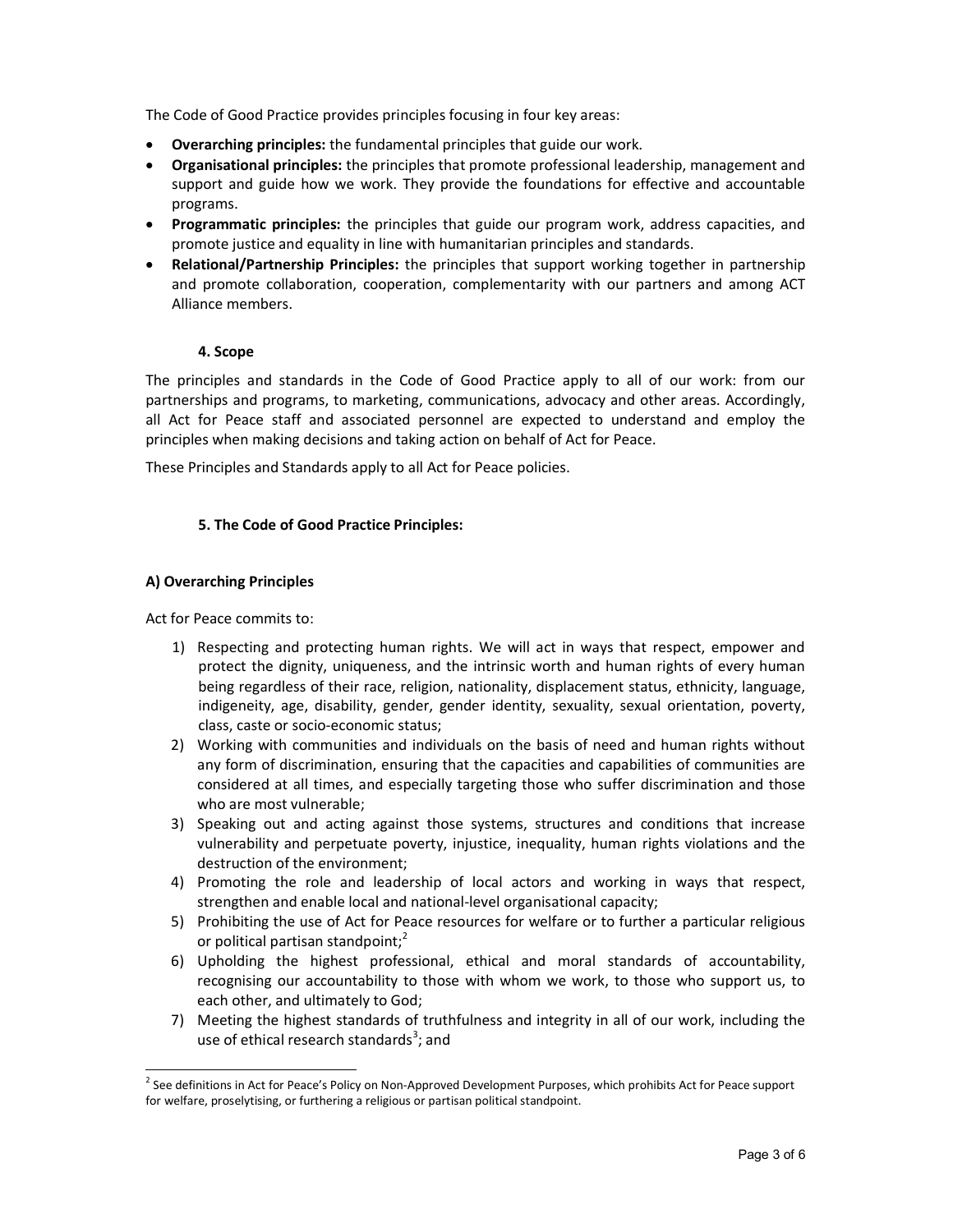8) Endeavouring not to act as instruments of government foreign policy.

# B) Organisational Principles

Act for Peace commits to the core organisational principles common to all ACT Alliance members:

- 1) Responsible and transparent governance and management including upholding the highest ethical standards and being accountable to all stakeholders;
- 2) Developing and maintaining the organisational capacity necessary to support humanitarian and development programs and advocacy in terms of mobilisation of resources and creating management conditions to achieve strategic objectives;
- 3) Act in ways that will protect God's creation, and restore the environment;
- 4) Promote gender equity as a common value and gender mainstreaming as a method of work;
- 5) Take responsibility and hold ourselves accountable for ensuring the safety, dignity and security of our staff and volunteers;
- 6) Make a 'core commitment' to prioritise protection in all work, including mandatory provisions to ensure the safeguarding of children, and to prevent and respond to sexual exploitation and abuse and other forms of gender-based violence;
- 7) Make a concerted effort to engage with churches and their local ministries, recognizing their role in providing religious and spiritual care as well as essential humanitarian and development assistance to local communities;
- 8) Manage financial resources in an efficient, transparent and accountable manner;
- 9) Reflect in communication and fundraising materials the dignity, resilience and initiative of affected communities; and
- 10) Commit to being open and transparent in our work and accountable to our key stakeholders, to the extent our Privacy Policy allows. We share information with beneficiaries, partner organisations, supporters, donors and the general public, and are accountable to our staff, volunteers, supporters, donors, suppliers and the Australian government. The information we publish and how we respond to requests for information are important aspects of accountability. We proactively publish information, and on request disclose information, or give reasons for any decision not to disclose (for example, to respect confidentiality or privacy or to protect the safety of staff or beneficiaries). Our key criterion for the decision will be an on balance assessment of the risks and the impact on our purpose, to improve the safety, justice and dignity of communities affected by conflict, disasters and displacement. We will publish guidance about how to request information and the types of information available on request.

## C) Programmatic Principles

Act for Peace commits to the core programmatic principles common to all ACT Alliance members:

- 1) Uphold high ethical, human rights and programmatic standards in all of our work (as relevant) such as the Universal Declaration of Human Rights, The Code of Conduct for the International Red Cross and Red Crescent Movement and NGOs in Disaster Relief, The Sphere Humanitarian Charter, Sphere Protection Principles, and Sphere Standards, the ACT Code of Conduct, and all other ACT Alliance policies and codes.
- 2) For the purposes of emergency response, where a full rights-based approach may not be achievable, Act for Peace's humanitarian assistance will be guided by the use of the

 $^3$  See as example the Research for Development Impact (RDI) Network Principles for Ethical Research and Evaluation in Development.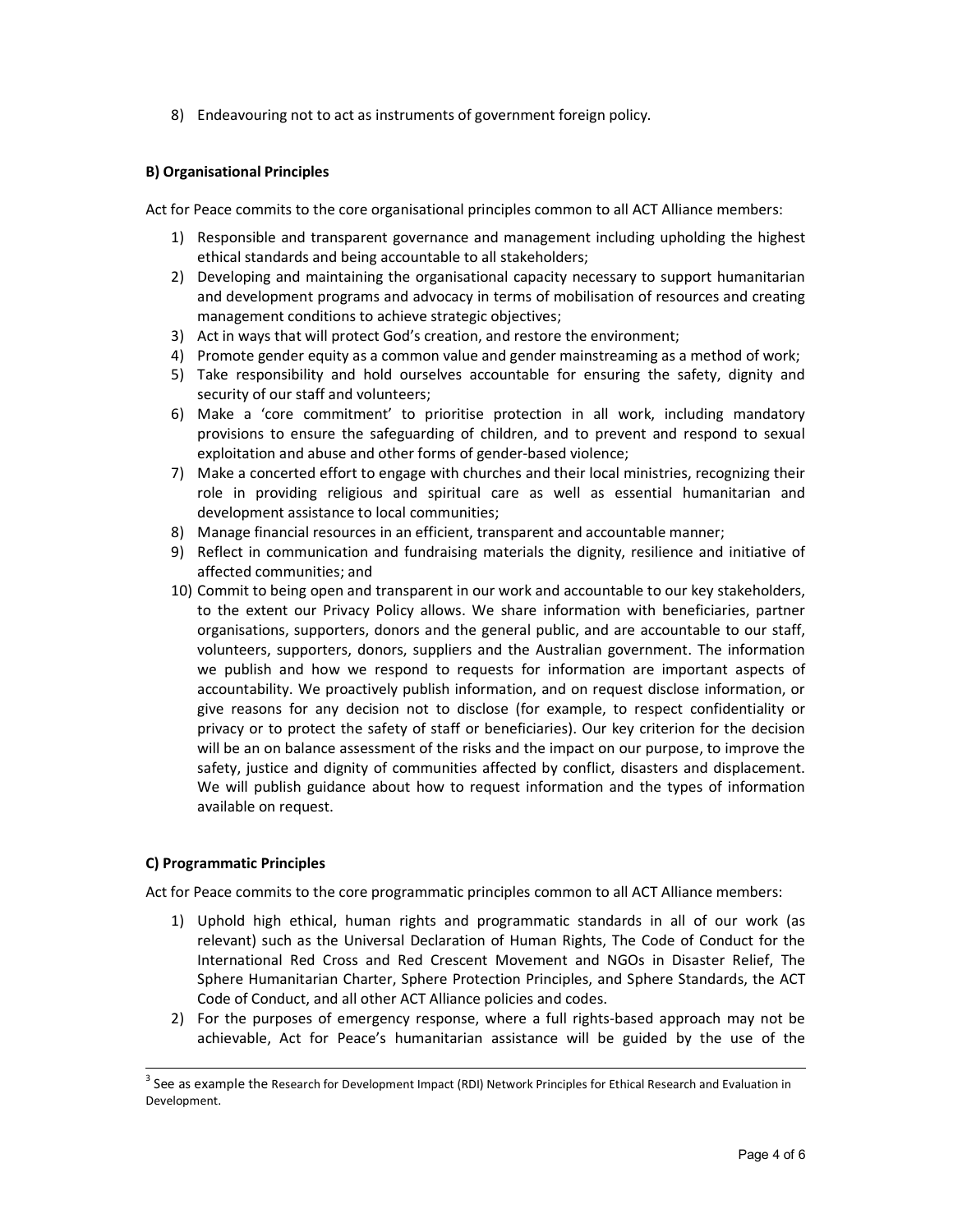humanitarian principles (humanity, impartiality, independence and neutrality) as defined by the Core Humanitarian Standard.

- 3) Listen to, and incorporate into all stages of programmatic work, the perspectives of those women and men whose lives are affected by crises, poverty, exclusion, rights deprivation and injustice and support them as they claim their human rights and work to improve their situation and overall wellbeing.
- 4) Address the root causes of poverty, rights deprivation, injustice, and exclusion in appropriate ways, including working for relevant changes within both formal and informal institutions.
- 5) Work to ensure that appropriate and timely support reaches the most deprived men, women and children within communities.
- 6) Proactively seek equal and meaningful participation from the communities with whom we work in initiatives and decisions that affect their lives and livelihoods, making a concerted effort to include those who are disproportionately excluded and/or marginalised.
- 7) Promote an integrated, community-based approach to our work, creating a link between development and humanitarian assistance and related advocacy work, recovery, reconstruction, and disaster risk reduction.
- 8) Use approaches that develop community capacity, strengthening existing community capacity and prioritise the use of local resources (human, material, cultural etc.).
- 9) Enable the active participation of communities in determining appropriate self-protection and risk reduction measures.
- 10) Work to foresee and understand the impact of our work on existing and potential conflicts and inequalities, incorporating "do no harm" principles in our work and where possible, grasping opportunities to support peace.
- 11) Ensure the people that we work with have access to information about the ACT Alliance, our programmes, our budget, funding sources, how they can give feedback or complain, and participate in our work.
- 12) Ensure rigorous, high quality standards in all our work, having effective systems for planning, monitoring and evaluating.
- 13) Use moral and ethical business practices when relating and cooperating within the ACT Alliance and with external organisations such as other NGO's, UN agencies, the private sector and the military.
- 14) Work in a complementary and collaborative manner with other national and international development and humanitarian institutions and agencies.

## D) Relational/Partnership Principles

Act for Peace recognises that diversity among humanitarian, development and peacebuilding actors can be an asset, and that we have shared goals and objectives and are interdependent.

Act for Peace commits to the six relational/partnership principles common to all ACT Alliance members:

- 1) Nurture and sustain partnerships to support more effective, fair and satisfying ways of working together with an emphasis on greater sharing of power, learning and knowledge;
- 2) Being transparent with, listening to, learning from, and sharing experiences with our partners, ACT Alliance, ACFID, the Church Agency Network (CAN) and the Asia Pacific Refugee Rights Network (APRRN) members and other key stakeholders in order to improve the quality of our work and draw on the rich diversity among our networks and alliances.
- 3) Recognise and value the unique gifts that each of us has been given.
- 4) Build relationships, strengthen effectiveness and work collaboratively, adopting complementary strategies in our work.